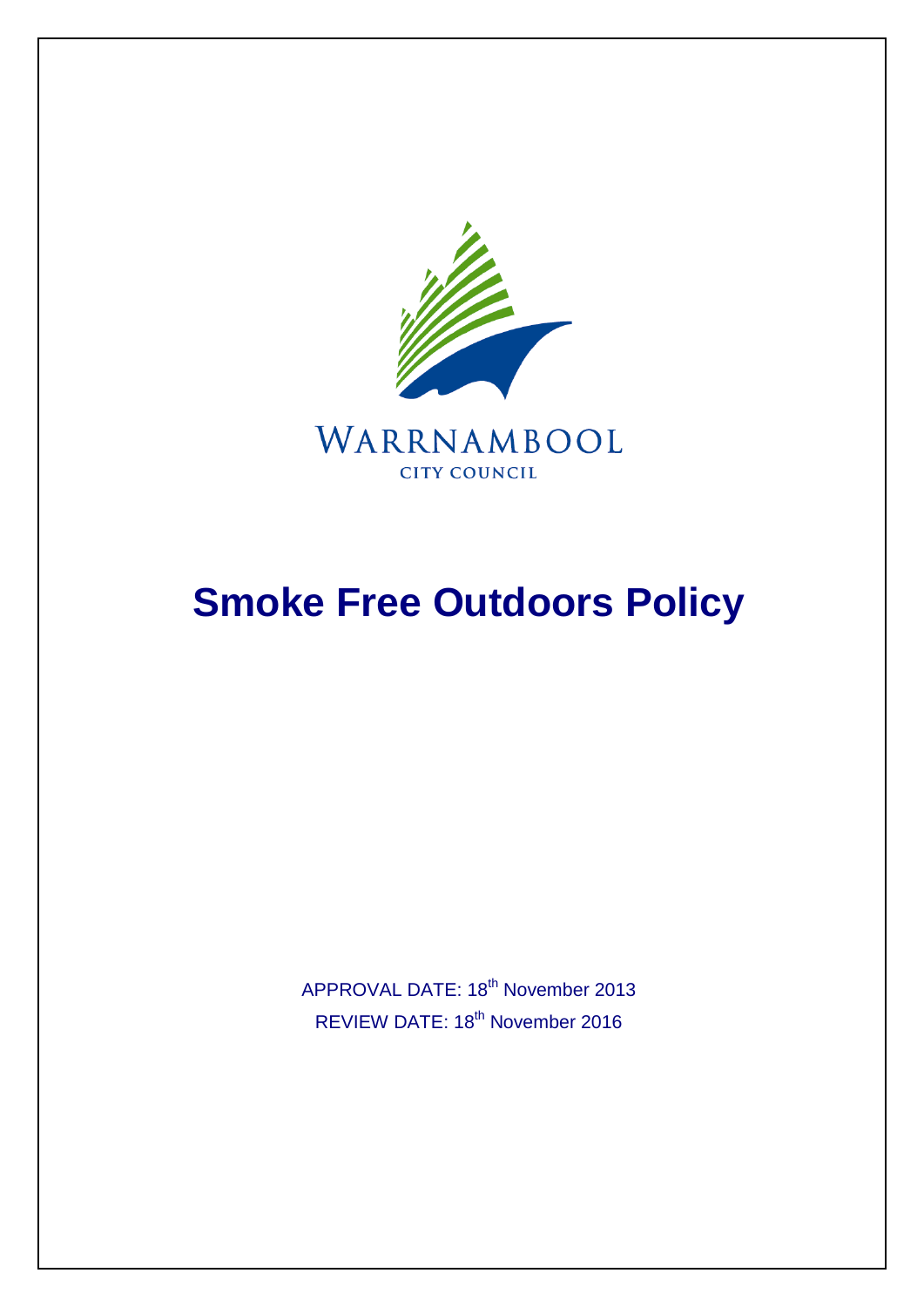

# **DOCUMENT CONTROL**

| <b>Document Title:</b>      | <b>Smoke Free Outdoors Policy</b>      |
|-----------------------------|----------------------------------------|
| <b>Policy Type:</b>         | Council                                |
| <b>Responsible Branch:</b>  | <b>Community Development</b>           |
| <b>Responsible Officer:</b> | <b>Director, Community Development</b> |
| <b>Document Status:</b>     | Approved                               |
| <b>Approved By:</b>         | Council                                |
| <b>Adopted Date:</b>        | $18^{th}$ November 2013                |
| <b>Review Date:</b>         | $18th$ November 2016                   |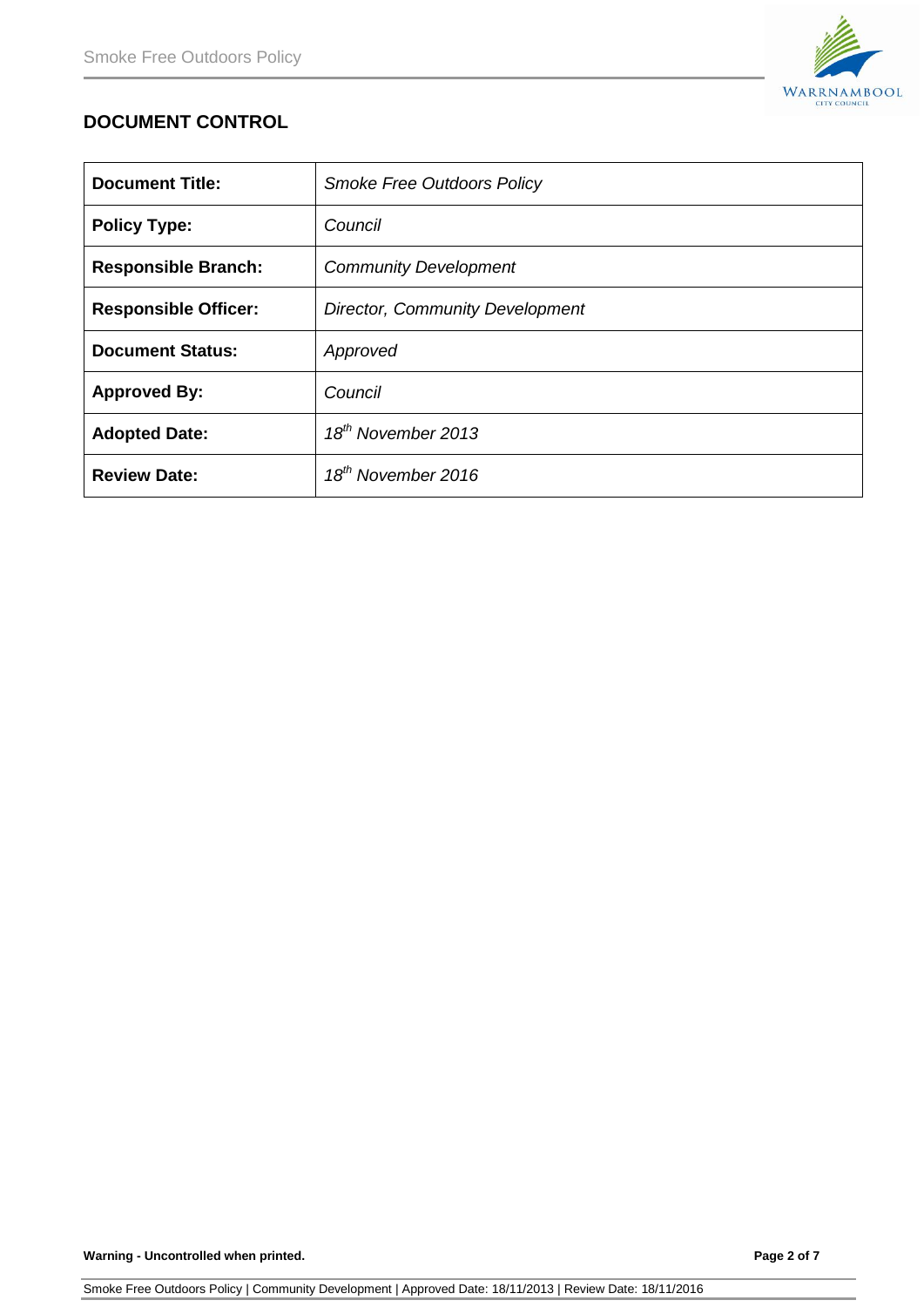

# **TABLE OF CONTENTS**

| 2.1. |  |  |  |
|------|--|--|--|
|      |  |  |  |
|      |  |  |  |
|      |  |  |  |
|      |  |  |  |
|      |  |  |  |
|      |  |  |  |
|      |  |  |  |
|      |  |  |  |
|      |  |  |  |
|      |  |  |  |
|      |  |  |  |
|      |  |  |  |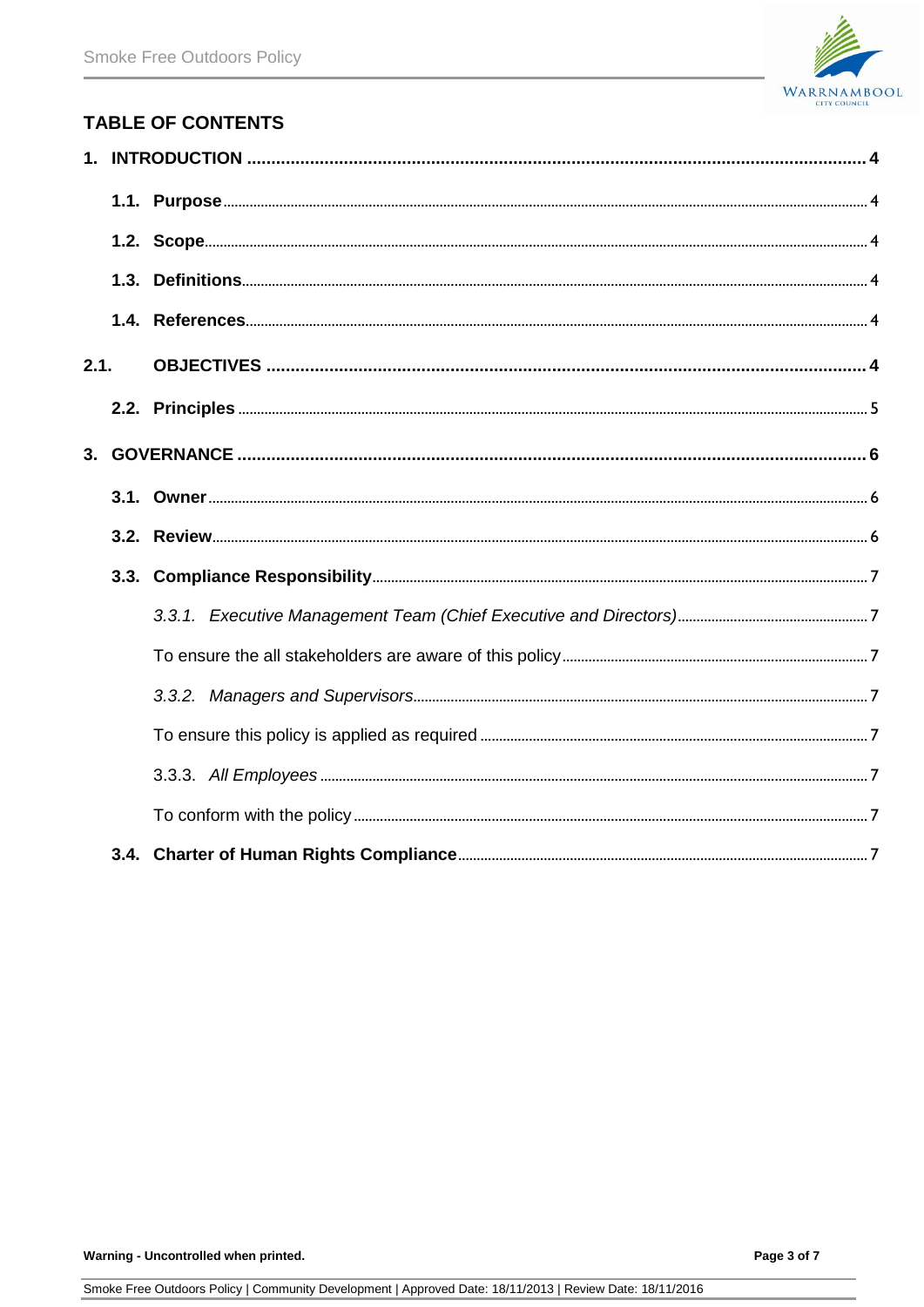

# <span id="page-3-1"></span><span id="page-3-0"></span>**1. INTRODUCTION**

### **1.1. Purpose**

The purpose of this policy is to outline Council's approach in the fight against harmful impact

of

tobacco on community health and wellbeing.

The leading cause of preventable death in Victoria is smoking. The rates of smoking in Warrnambool are higher than the State average. The 2008 Victorian Population Health Survey indicates that of Warrnambool adults over 18 years, 23.1% of males and 19.9% of females smoked (21.4% males / 16.9% females – Victoria).

Warrnambool City Council has prioritised the goal of reducing tobacco use in its 2013 – 2017 Health & Wellbeing Plan. This policy will contribute to achieving that goal.

#### <span id="page-3-2"></span>**1.2. Scope**

This policy is applicable to all relevant Council staff, volunteers, contractors, tenants and infrastructure.

# <span id="page-3-3"></span>**1.3. Definitions**

| <b>Term</b>         | <b>Definition</b>                                                                                              |
|---------------------|----------------------------------------------------------------------------------------------------------------|
| Community<br>Centre | Means any Council owned, operated or maintained community centre e.g.<br><b>Archie Graham Community Centre</b> |
|                     | Kindergarten   Means any Council owned, operated or maintained kindergarten                                    |

#### <span id="page-3-4"></span>**1.4. References**

- Local Government Act, 1989 (Vic).
- Public Health and Wellbeing Act 2008.
- Warrnambool City Council Code of Conduct

# **2. POLICY**

#### <span id="page-3-5"></span>**2.1. Objectives**

Council will work hard with other stakeholders within the community to achieve the following objectives:

- 1. Improve the health of the community.
- 2. Improve public amenity and maintenance of council property.
- 3. Raise community awareness of the negative health impact of smoking and denormalise smoking.
- 4. Provide community leadership to protect the health and social wellbeing of the community.
- 5. Minimise cigarette butt pollution on council owned beaches, waterways, parks and other outdoor areas.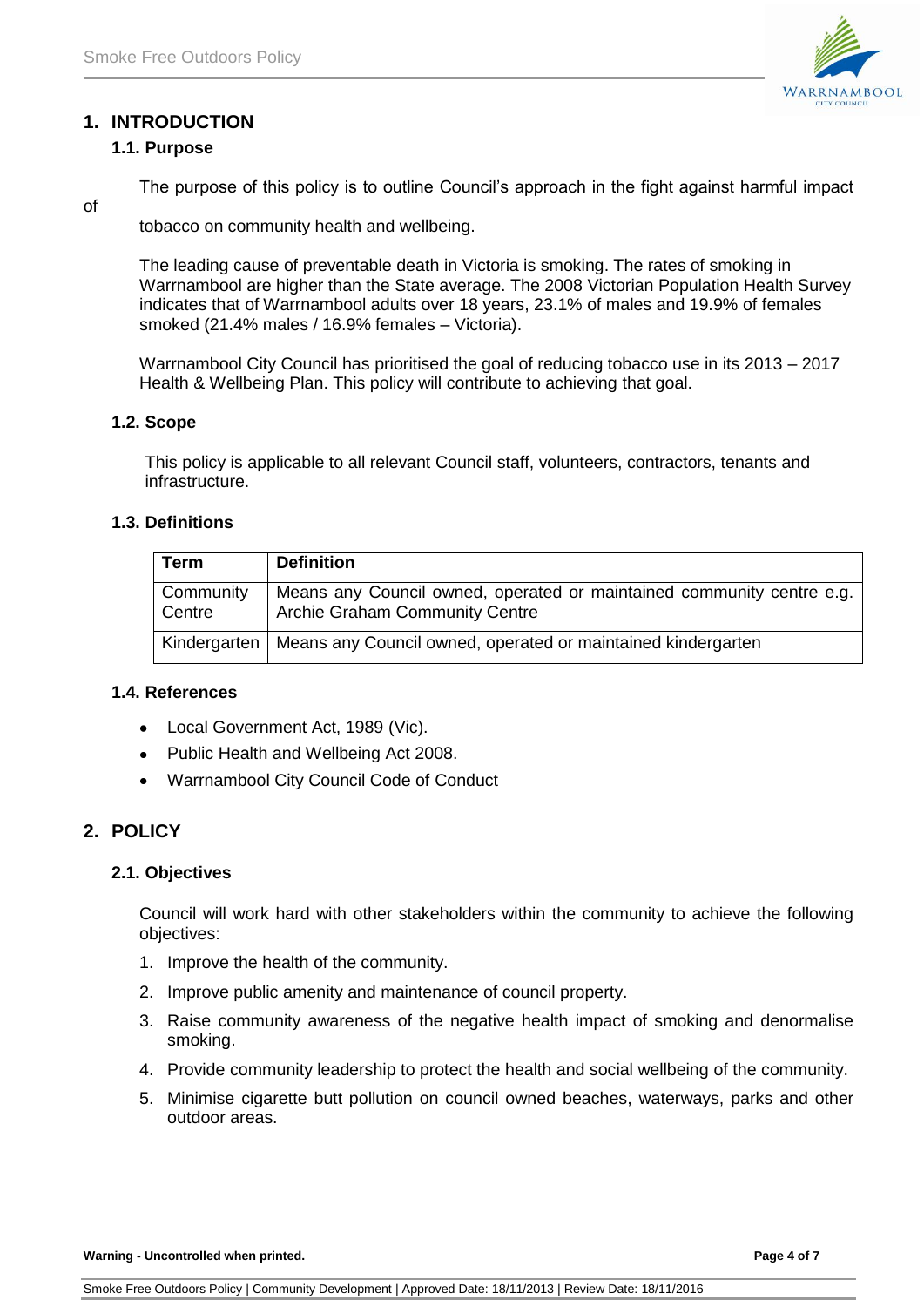

# <span id="page-4-0"></span>**2.2. Principles**

This policy recognises that council has:

- An obligation to promote public health outcomes where council provides assets and  $\bullet$ services intended to be of benefit to children and other members of the community.
- An understanding that scientific evidence indicates that there is no risk- free level of exposure to second hand smoke. Emerging research indicates that outdoor second hand smoke levels can be comparable to indoor levels under specific conditions while smoking is taking place.
- An acknowledgement that the consequences of people smoking in certain outdoor areas may result in children playing with and swallowing discarded cigarette butts that can lead to vomiting and other symptoms of nicotine poisoning.
- A commitment to improve the natural environment and the amenity of the local area by reducing the amount of cigarette butt litter found in outdoor spaces and reduces risk of fire from discarded butts in bushland, parks and reserves.

# **2.3 Smoke Free Areas**

In addition to Victorian government legislated smoke free areas; from 1 January 2014 smoking will be prohibited:

- 1. Across the entire Civic Centre, Post Office and Lighthouse Theatre precinct and within 10 metres of building entrances. An appropriate smoker's area will be designated away from building entrances and public view.
- 2. Within the entire Works Depot precinct. An appropriate smoker's area will be designated away from building entrances and public view.
- 3. Within the Stock Saleyard precinct. An appropriate smoker's area will be designated away from building entrances and public view.
- 4. Within the entire Flagstaff Hill / Visitor Information Centre precinct and within 10 metres of building entrances.
- 5. Within 10 metres of the following Council controlled buildings
	- o WAG
	- o ARC stadium
	- o Gymnastics Centre
	- o Surfside Caravan Park office, camp kitchen and toilets
	- o Shipwreck Caravan Park office, camp kitchen and toilets.
- 6. Within the boundaries of and 10 metres from the entrance to Council run:
	- o Community Centres
	- o Kindergartens
	- o Childcare Centres
	- o Aquazone

On or before 1 October 2014, aligning with changes in Victorian Government legislation, the following additional areas will become smoke free:

5. Within the boundaries of fenced sporting fields and within 10 metres of unfenced sporting fields, accompanying club rooms and canteens of sporting facilities. An appropriate smoker's area will be designated away from building entrances and more than 10 metres from the playing field boundary.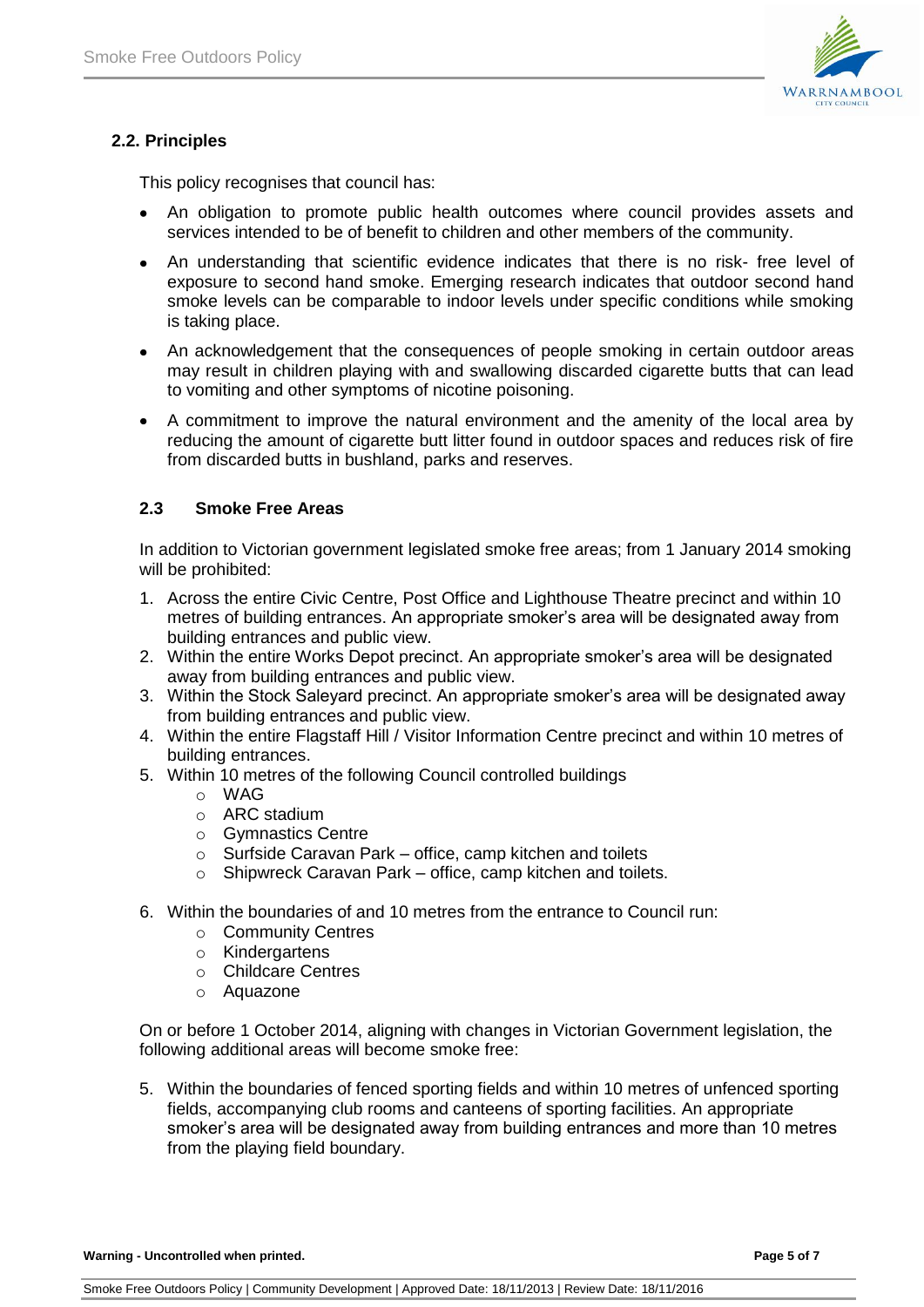

# **2.4 Local Law**

Council will enforce this policy through Local Law No. 4 Municipal Places*.* L4.9 states that:

- 1. The Council may by resolution declare a municipal place or part of a municipal place to be a smoke free area.
- 2. The Council in any municipal place or part of a municipal place which has been declared smoke free must erect and maintain signs notifying users of these facts.
- 3. No person may smoke in or on any municipal place or part of a municipal place which has been declared by the Council to be a smoke free area.

Penalty: 5 penalty points

4. Where the Council fails to erect and maintain signs as required under sub-clause (2) no person may be prosecuted for an offence under this Part.

# **2.5 Signage**

Signs will be installed in prominent places in the outdoor areas listed above. The signs will include the international No Smoking symbol and the wording:

*WARNING: Penalties apply. Regulated under the Local Government Act 1989 (Vic).*

#### **2.6 Leases, licenses and other council agreements**

Council buildings, and outdoor areas that are leased, licensed or hired by council will have smoke-free clauses inserted into their agreements for use.

#### **2.7 Enforcement policy**

In implementing council's Smoke-free Outdoors Policy, a program of community education and awareness, specifically targeting residents and day visitors will be undertaken.

Enforcement of this policy will be supported by persuasion and self-policing, rather than punitive enforcement (although the power to issue penalties/infringement notices will be available).

# <span id="page-5-0"></span>**3. GOVERNANCE**

#### <span id="page-5-1"></span>**3.1. Owner**

Chief Executive Officer

#### <span id="page-5-2"></span>**3.2. Review**

The Chief Executive Officer will review the policy for any necessary amendments no later than three years after its formulation or after the last review.

**Warning - Uncontrolled when printed. Page 6 of 7**